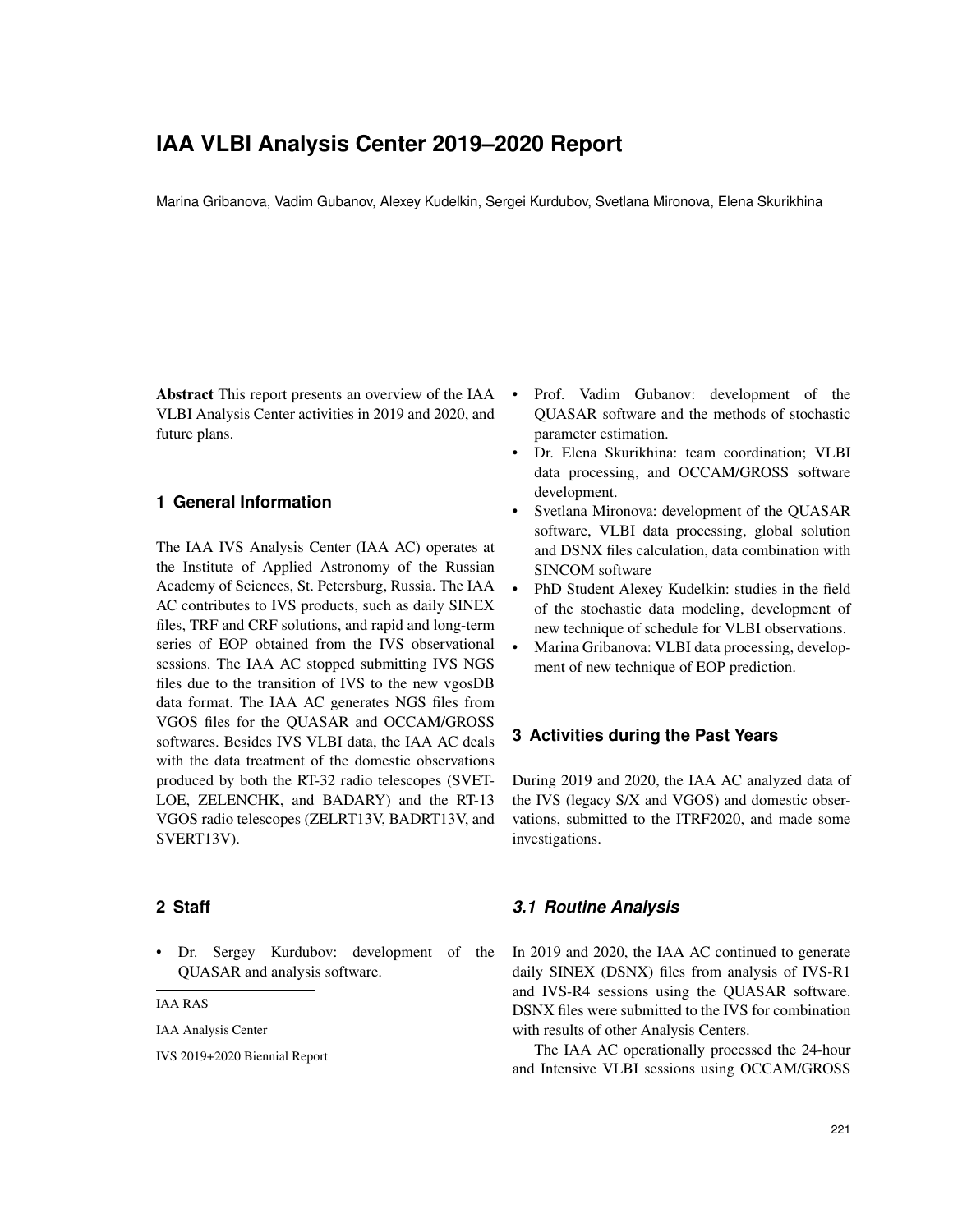and submitted the results to the IERS and the IVS on a regular basis. Processing of the Intensive sessions is fully automated.

Calculation of new EOP time series with ITRF2014 and ICRF3 were performed as well.

#### *3.2 Analysis of Domestic Sessions*

The IAA Analysis Center processes all observational data of the domestic VLBI programs RuE, RI, R, and test sessions. A detailed description of the main kinds of the domestic sessions is given in the previous IVS Biennial Report [1].

Observational data from all these sessions are transmitted to the correlators using e-vlbi data transfer. The processing of RI sessions is fully automated. Calculated UT1–UTC time series is available at ftp://quasar.ipa.nw.ru/pub/EOS/IAA/eopi-ru.dat. The EOP time series calculated from RuE data is available at ftp://quasar.ipa.nw.ru/pub/EOS/IAA/eops-ru.dat.

In 2019 and 2020, 67 RuE and 718 RI sessions were observed using the QUASAR legacy network. RI sessions are the most rapid with latency at about 2.5 hours. During 2019 these sessions were duplicated on the PT13 network (RI RT13 sessions), but in 2020 this program was stopped.

Coordinates for the new radio telescope RT-13 at Svetloe observatory (SVERT13V) were the preliminary estimates from a 24-hour session on a six-station network (SVERT13V, SVETLOE, ZELENCHK, BADARY, ZELRT13V, and BADRT13V). The results are presented in Table 1. Values of velocities were fixed for the solution by the values from ITRF2014: for SVERT13V we used the velocities of SVETLOE.

**Table 1** SVERT13V station positions at 2010.0 epoch.

| Station | Svetloe                                                                                         |  |
|---------|-------------------------------------------------------------------------------------------------|--|
|         |                                                                                                 |  |
|         | $\begin{array}{c c}\nX, m & 2730074.965 \pm 0.001 \\ Y, m & 1562230.721 \pm 0.001\n\end{array}$ |  |
|         | Z, m $5530072.747 \pm 0.001$                                                                    |  |

Since March 2019 the new radiotelescope RT13 at Svetloe observatory started observations on experimental mode twice a day for the R program. Since the end of 2019 until February of 2020 we have the experimental observations using new receivers with linear polarization on the SVERT13V–BADRT13V baseline; these sessions are designated as LP in Table 2. From March 2020, SVERT13V station participates in all sessions for the R and X programs. SVERT13V was commissioned on 24/11/2020.

Program X is the experimental series at S/X/Ka range. It was a 0.5-hour duration from 2016 until 2019, while from March 2020 onward the X sessions are one hour. From the end of March until June 2020, once a day we observed R with experimental scheduling with long scans. Since August 07, 2020 we observe R sessions four times a day at a two-hour duration. Some statistics for the domestic Intensive sessions for the years 2019 and 2020 are given in Table 2.

**Table 2** Statistics for the RT-13 sessions of the years 2019 and 2020.

| Program             | Number of     | rms        | bias       |  |
|---------------------|---------------|------------|------------|--|
|                     | sessions used | [ $\mu$ s] | [ $\mu$ s] |  |
| 2019                |               |            |            |  |
| RI                  | 354           | 61.6       | 46.1       |  |
| RI RT <sub>13</sub> | 339           | 42.9       | 4.5        |  |
| R                   | 1358          | 39.5       | 5.2        |  |
| 2020                |               |            |            |  |
| RI                  | 351           | 60.3       | 66.0       |  |
| LP                  | 170           | 36.7       | $-37.0$    |  |
| R                   | 992           | 28.3       | $-15.0$    |  |
| X                   | 311           | 39.5       | $-11.2$    |  |

The IAA RT13 Intensive time series composed from one-hour and two-hour S/X range sessions R, RI, and X as compared to the IERS finals.dat series is presented in Figure 1. The number of points is 3,173, rms is 37.6  $\mu$ s, and bias is  $-7.3 \mu$ s.

The two-hour R sessions as compared to the IERS finals.dat series is presented in Figure 2. The rms is 18.7  $\mu$ s, and the bias is 13.1  $\mu$ s.

# *3.3 New Software Package for Scheduling VLBI Intensive Sessions*

A new software package for scheduling VLBI Intensive sessions, called "aa skd", was developed. This package uses a modification of the covariance matrix optimization method. From March to July 2020, a series of experimental VLBI sessions scheduled by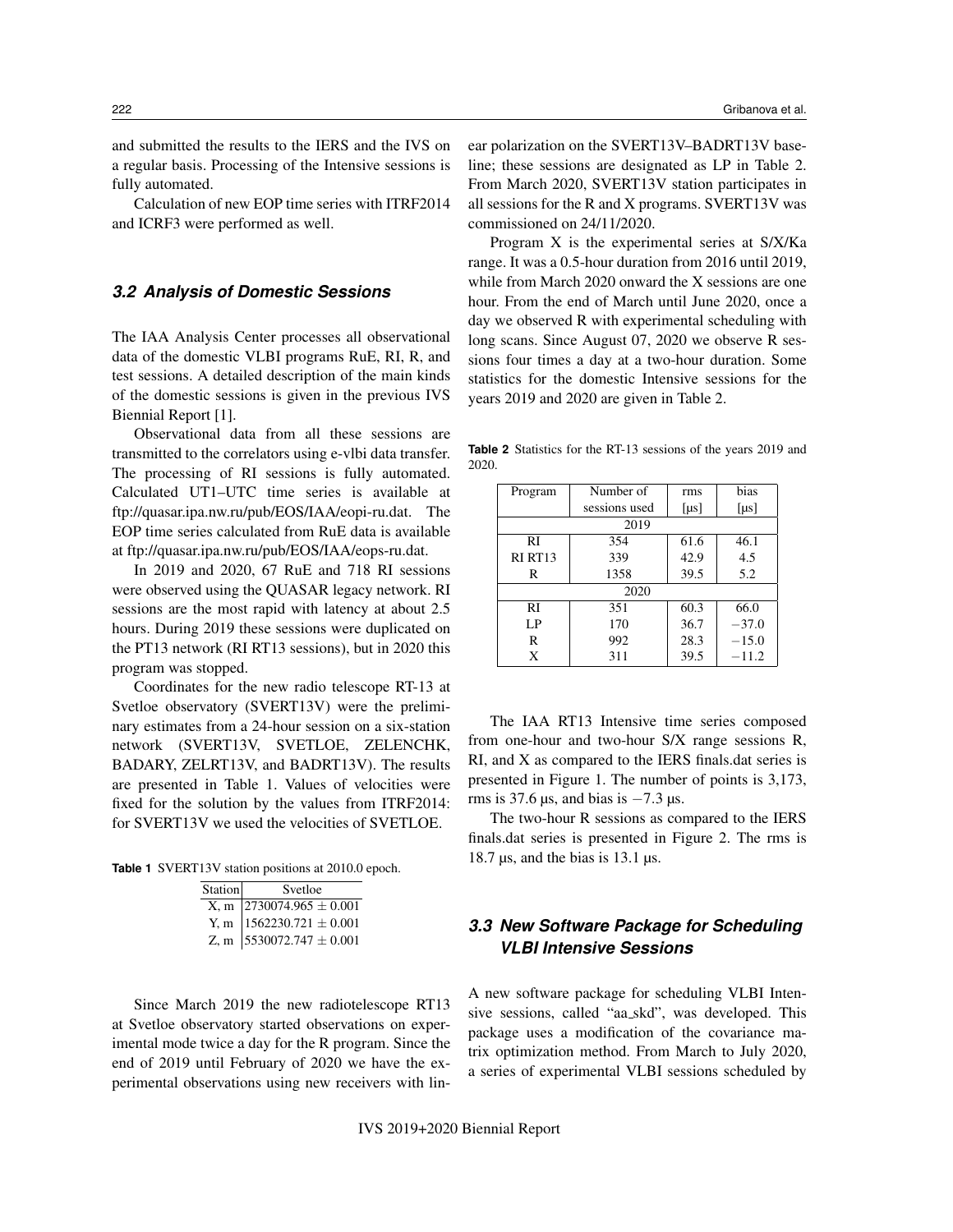

**Fig. 1** IAA Intensive series vs. IERS finals.dat.



2-hour Intensives (SwBvZv), dUT1: IAA-IERS(finals), N = 548

**Fig. 2** IAA Intensive series vs. IERS finals.dat, 2-hour R (SwBvZv).

"aa skd" was carried out. Figure 3 shows the results that were obtained. Regularly sessions scheduled by "Sched" software using sky covering algorithm [2] are indicated by a dot, while the experimental sessions scheduled by "aa skd" are shown as a star.

As shown in the figure, this method provides potentially better WRMS than sky covering one; however, it gives greater dispersion of UT1–UTC correction. It is probably due to low reliance on tropospheric turbu-

lence. Another issue is inaccurate computation of the a priori observation variance for some sources. For this reason, at the beginning of the experimental sessions, there is a weak quality of parameters determination and WRMS.